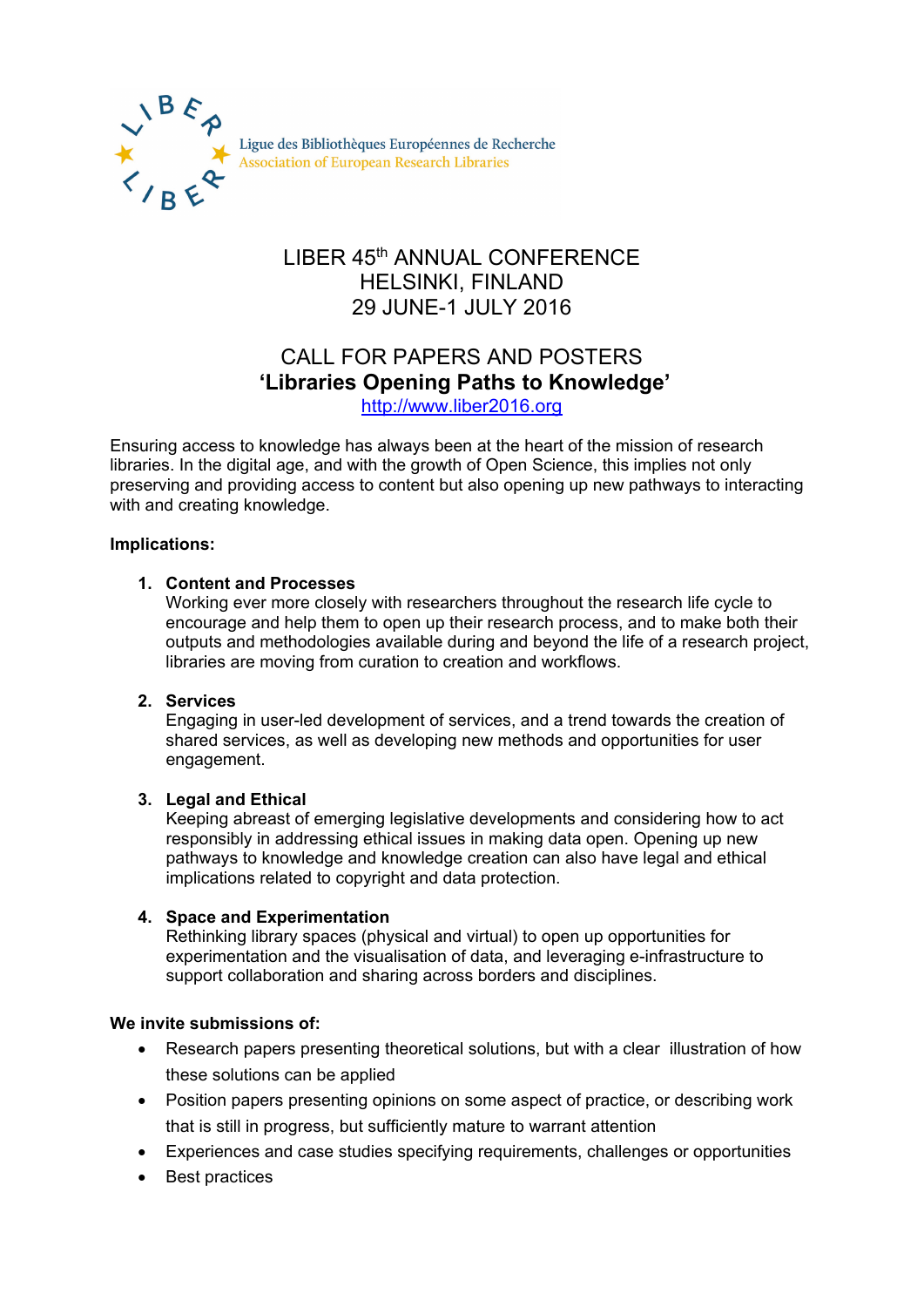#### **Topics for the Conference are:**

#### **1. Content and Processes**

Research data management and workflows, new open access publishing models, open science, open data and data reuse, advocacy, open peer review

#### **2. Services**

Shared services, user-led development, crowd sourcing, citizen science, new metrics, engagement and marketing, text and data mining services

#### **3. Legal and Ethical**

Data policies, data protection and the right to be forgotten, copyright

#### 4. **Space and Experimentation**

Library as laboratory/makerspaces, data visualisation, digital humanities, building services, innovative uses of institutional repositories, cloud services.

#### **The Programme Committee will select abstracts based on the following criteria:**

- Relevance for the Call for Papers
- Originality
- Level of innovation
- Impact on the wider library community
- Quality of the abstract

#### **How to submit your abstract**

To submit an abstract of your paper or poster, please use the LIBER website at: [https://www.conftool.net/liber2016/.](https://www.conftool.net/liber2016/)

The deadline for submission of abstracts is **15 February 2016.**

#### **Guidance and notes on submitting**

- Accepted contributions will be limited to one paper and/or poster abstract per author
- All submissions will be automatically considered for the LIBER Annual Conference Fund, and the LIBER Award (if there is one)
- Abstract length should be a minimum of 250 words and should not exceed 500 words. The language of the conference will be English: the Committee will, therefore, only accept submissions in this language.
- All submitted abstracts will be peer-reviewed by at least two reviewers who will evaluate them on the basis of the criteria set out above.
- Authors are encouraged to submit their accepted papers for publication in *[LIBER](http://liber.library.uu.nl/)  [Quarterly](http://liber.library.uu.nl/)*, which is now a fully peer-reviewed journal. Instructions for this can be found on the journal website; you may also contact the Managing Editor, Professor Raf Dekeyser, at: [raf.dekeyser@bib.kuleuven.be.](mailto:raf.dekeyser@bib.kuleuven.be)